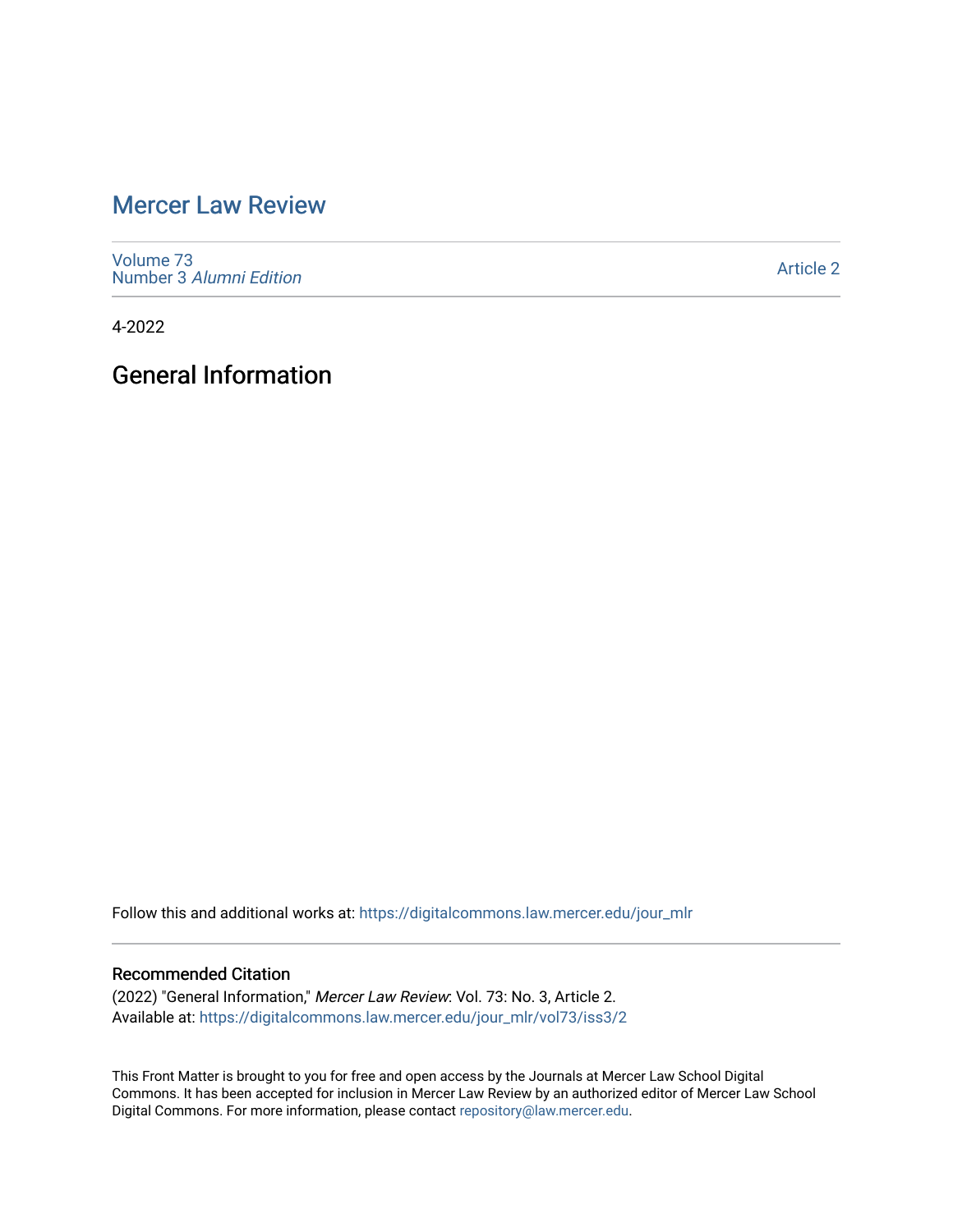### **MERCER LAW REVIEW**

#### MERCER UNIVERSITY SCHOOL OF LAW

- GENERAL INFORMATION. *Mercer Law Review* is edited and published by students of the Mercer University School of Law. *Mercer Law Review* was founded in 1949. It is the oldest, continually published law review in Georgia.
- ISSUES. *Mercer Law Review* is published four times a year: *Annual Survey of Georgia Law* (Fall), *Articles* (Winter), *Lead Articles* (Spring), and *Annual Eleventh Circuit Survey* (Summer). The issues appear, respectively, in January, March, May, and July.
- CORRESPONDENCE. Unless indicated otherwise, please address all correspondence to: Editor in Chief, Mercer Law Review, Mercer University School of Law, Macon, Georgia 31207, or contact us at our e-mail address lawreview@mercer.edu or visit our website: https://guides.law.mercer.edu/mlr. You may also phone the Editorial Board at (478) 301-2624 or our Business Office at (478) 301-2622.
- POSTMASTER: Send change of address to: Julie Register, Mercer Law Review, Mercer University School of Law, 1021 Georgia Avenue, Macon, Georgia 31207.
- PERIODICALS POSTAGE PAID AT MACON, GEORGIA, AND AT ADDITIONAL MAILING OFFICES.
- PERMISSION TO REPRINT FOR EDUCATIONAL USE ONLY. Except where otherwise expressly provided, *Mercer Law Review* and the author of each article, casenote, or comment in this issue of *Mercer Law Review* grants permission to duplicate that article, casenote, or comment for educational use, provided that (1) copies are distributed at or below cost; (2) the author and *Mercer Law Review* are identified; and (3) proper notice of copyright is affixed to each copy.
- MERCER LAW REVIEW ASSOCIATION. All alumni of *Mercer Law Review* are members of the Mercer Law Review Association. Friends of *Mercer Law Review* may become adjunct members of the Mercer Law Review Association by application.
- DISCLAIMER OF OPINION. Opinions expressed in any part of MERCER LAW REVIEW are those of the individual contributors and are not presented as the views of Mercer Law Review, Mercer University School of Law, or Mercer University.